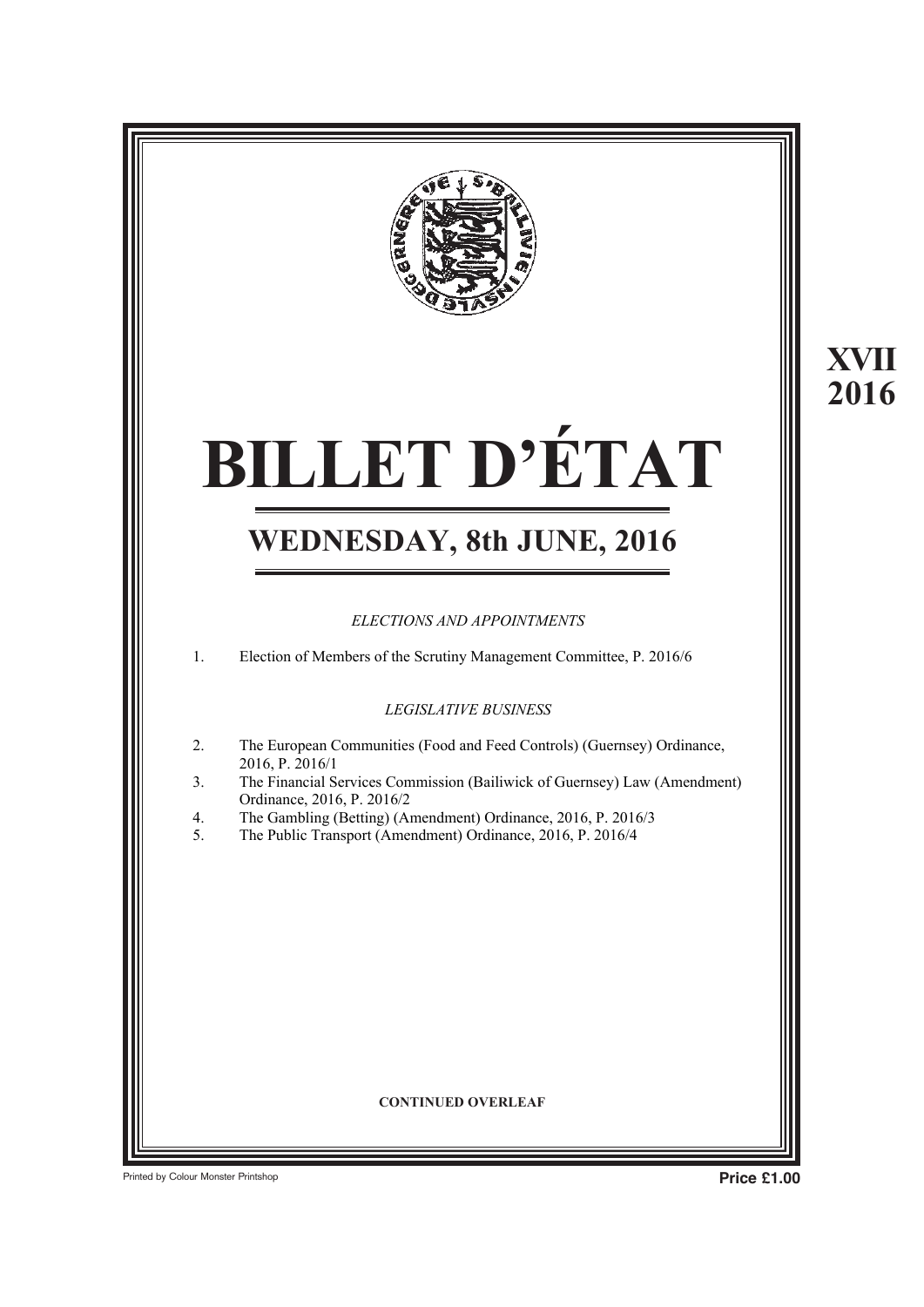#### *LEGISLATION LAID BEFORE THE STATES*

 $\mathcal{A} = \mathcal{A} \cup \mathcal{A}$  (Betting) (Amendment)  $\mathcal{A} = \mathcal{A} \cup \mathcal{A}$  ordinance, 2016/31

The Air Navigation (Bailiwick of Guernsey) (Air Operators' Certificates) Regulations, 2016

The Companies (Recognition of Auditors) (Amendment) Regulations, 2016 The Health Service (Benefit) (Limited List) (Pharmaceutical Benefit) (Amendment) Regulations, 2016

The Health Service (Payment of Authorised Suppliers) (Amendment) Regulations, 2016 The Liquor Licence (Fees) Regulations, 2016

The Motor Taxation (First Registration Duty) (Exemptions and Preferential Rates) Regulations, 2016

The Control of Poisonous Substances (Guernsey) (Amendment) Regulations, 2016

The Driving Licences (Amendment) Regulations, 2016

The Driving Tests (Fees) Regulations, 2016

The Trade Marks (Fees) Regulations, 2016

Ordinance, 2016, P. 2016/2

The Trade Marks (Fees) (No. 2) Regulations, 2016

The Fishing (Minimum Size and Prescribed Species) (Amendment) Order, 2016

The Fishing (Minimum Size and Prescribed Species) (Amendment) (No. 2) Order, 2016 The Boarding Permit Fees Order 2016

#### *OTHER BUSINESS*

6. Committee *for* Education, Sport & Culture – Island Games 2021 Proposals, P. 2016/5

#### *APPENDICES*

1. Nomination of Acting Presiding Officers of the States of Deliberation<br>2. CICRA – Annual Report 2015

2. CICRA – Annual Report 2015